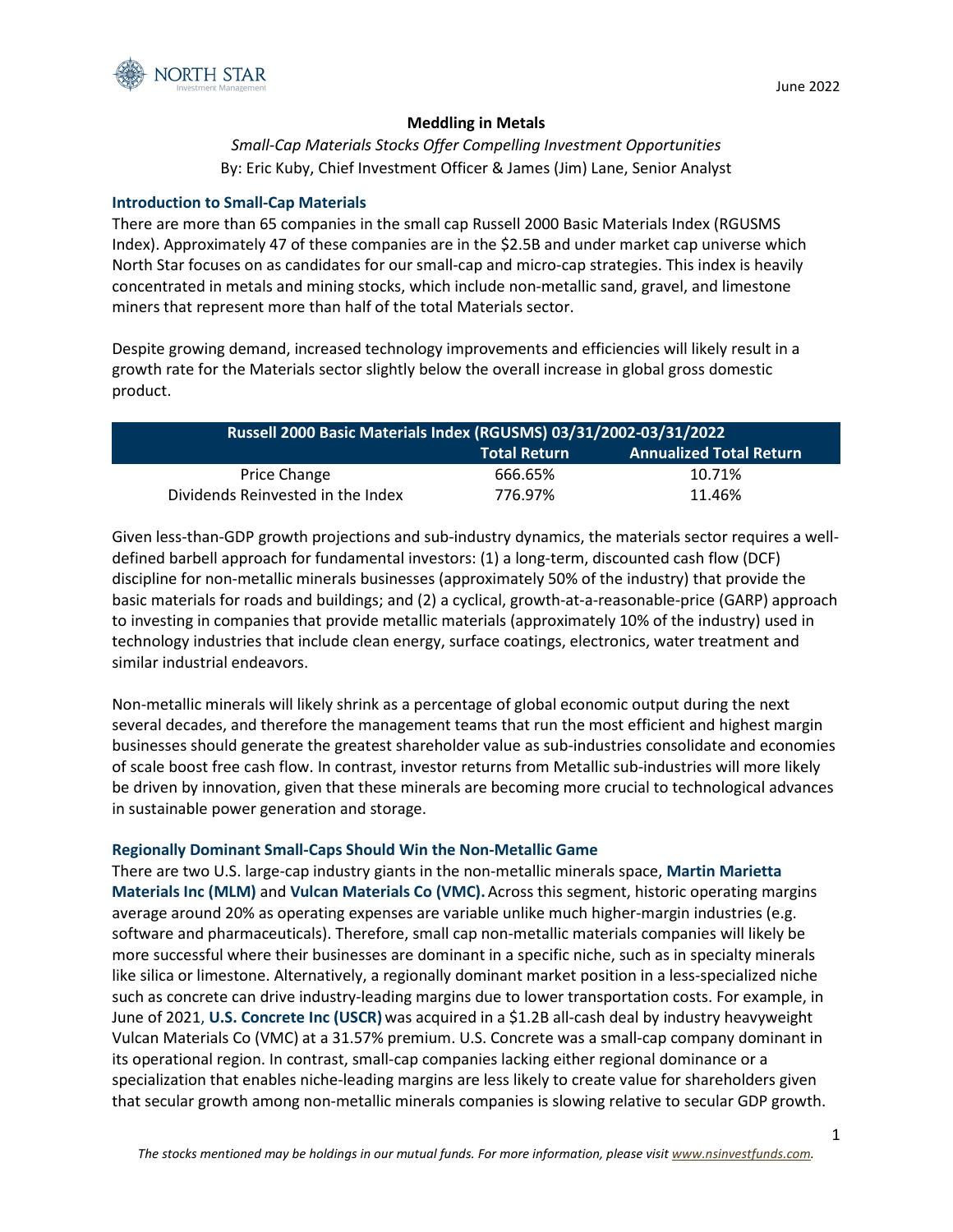

## **Small-Cap Non-Metal Stocks of Interest**

The North Star Funds owns two domestic, small-cap specialized non-metal stocks: **United States Lime & Minerals Inc (USLM)** and **Oil-Dri Corp of America (ODC)**.

United States Lime & Minerals Inc (USLM), a manufacturer of lime and limestone products, dominates the Southern region of the U.S. with facilities in Texas, Arkansas, Colorado, Louisiana, Missouri, and Oklahoma. The company focuses on delivering high-calcium quicklime and limestone mainly to highway, road, and building contractors in addition to other diverse end-markets throughout the steel, paper, agriculture, and environmental sanitation industries. As of March 31, 2022, USLM's pristine balance sheet boasted over \$17 per share in cash. Additionally, the company has a successful track record of advancing its prominent geographic reach through acquisitions such as the Mill Creek dolomite mining and production company and the Carthage Crushed Limestone company. A major tailwind for United States Lime and Minerals Inc is the Infrastructure Investment and Jobs Act passed by Congress in November 2021. USLM's products will be necessary to rebuilding America's transportation network and the company sees itself benefiting from the next 10 years of increased investment.

North Star is fond of niche companies that provide a specialized product. Such is the case with Oil-Dri Corp of America (ODC). ODC operates and controls hundreds of millions of tons of hydrated aluminosilicate mineral reserves – enough absorbent clay to supply the company and its customers for over 40 years. There are extensive use cases for this mineral: agricultural customers use ODC's products for fertilization and lawn maintenance as well as animal health and nutrition; industrial and automotive customers need the absorbent clay to clean up spills of hazardous and non-hazardous substances, like acid, paint, ink, and water; oil and gas-related companies use Oil-Dri clay for purifying jet fuel and edible oils; and consumers can find ODC products in the pet aisle as the company not only has their own branded lightweight cat litter (Cat's Pride and Jonny Cat), but also a valuable long-term co-packaging agreement with Clorox's Fresh Step. Oil-Dri has been able to pass on inflationary costs through a variety of price mechanisms and controls. In addition to being a family-controlled organization with aligned shareholder interest, the company has an impressive dividend history with 19 consecutive years of dividend increases.

## **Specialty Metalloids Offer More Secular Growth – But with Cyclical Volatility**

Silica is a metalloid (neither a metallic or non-metallic mineral) used in iron and steelmaking, especially in making stainless steel. Silica is also increasingly used in paint, as well as in fossil fuels mining and in various technology applications. Given these industrial uses, demand for silica is cyclical and tightly correlated with economic growth trends. While margins can reach levels substantially higher than margins for the average non-metallic materials businesses, margins are also likely less stable throughout an entire business cycle.

| Russell 2000 Basic Materials Index (RGUSMS) Margin History |       |             |       |       |       |            |  |  |
|------------------------------------------------------------|-------|-------------|-------|-------|-------|------------|--|--|
|                                                            | O122  | <b>FY21</b> | 3Υ    | 5Υ    | 10Y   | <b>20Y</b> |  |  |
| Median Gross Margin (%)                                    | 27.30 | 19.63       | 19.99 | 19.56 | 18.74 | 18.82      |  |  |
| Median Operating Margin (%)                                | 11.47 | 6.99        | 6.40  | 6.52  | 5.97  | 6.18       |  |  |

## **Metal Materials**

Within this segment of the Materials sector, battery-related metals, such as lithium, copper, nick, silver, and gold stand out as possible areas of investor opportunity.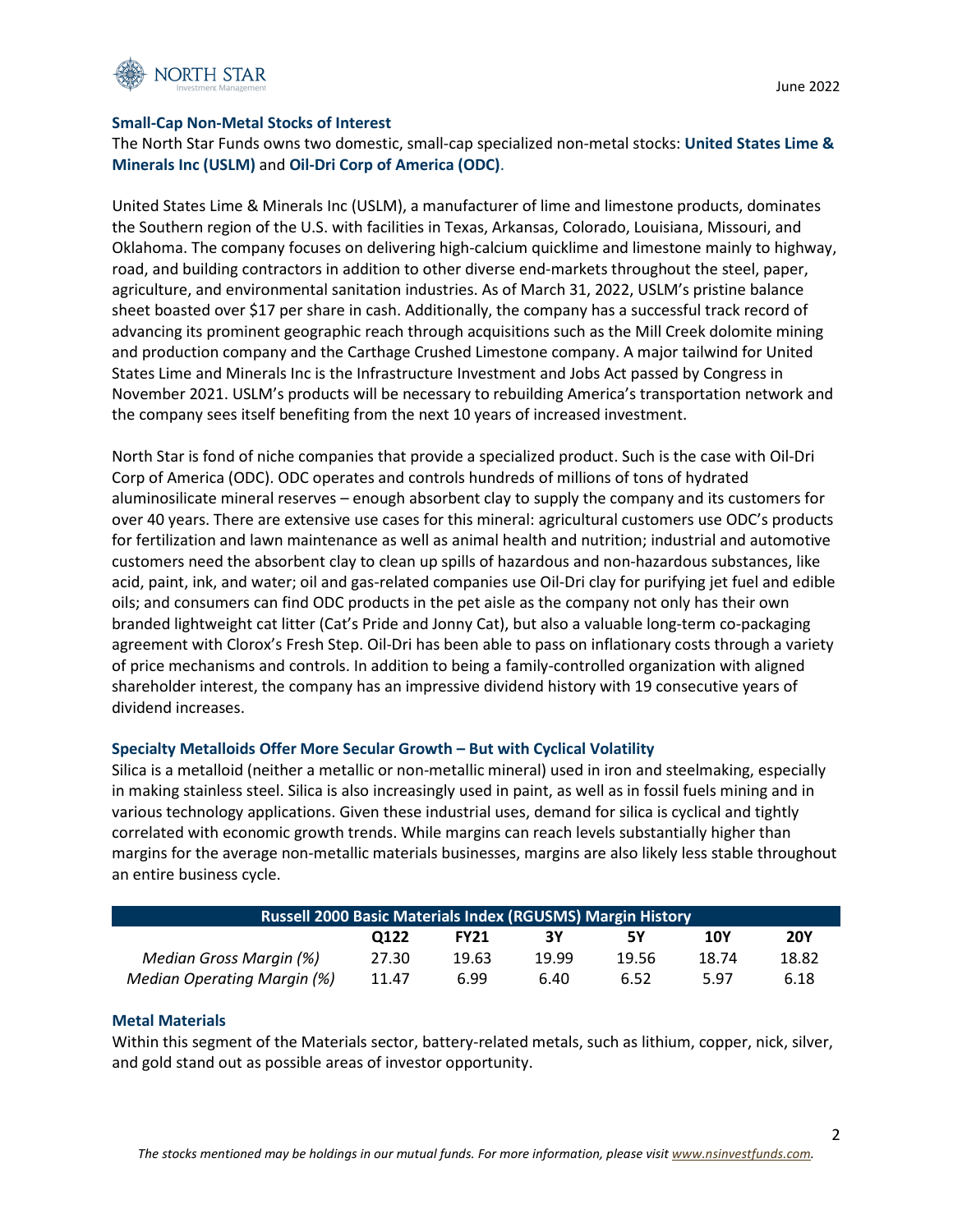

## **Lithium**

The metal that is possibly the most written about in economic media is lithium, a "lightweight substance [that] is a critical component in rechargeable lithium-ion batteries, which are used in most personal electronics and electric vehicles."[i](#page-6-0) As a result of increasing demand and recent global supply chain disruptions, TIME.com journalists found that lithium carbonate prices recently exceeded more than \$60,000 per ton, up almost 6x from a six-year average of \$11,000. The demand for lithium will likely continue to expand, as the International Energy Agency (IEA) asserts that "EVs and battery storage have already displaced consumer electronics to become the largest consumer of lithium and are set to take over from stainless steel as the largest end user of nickel by 2040."[ii](#page-6-1) While this demand increase forecast seems very positive for lithium producers, the upward price pressure on lithium and nickel prices may also drive innovators to find substitutes, and therefore investing in such specialty metals requires ongoing vigilance for substitution risk. In addition, the IEA explains that there is no global shortage of lithium, so if supply chain challenges dissipate, lithium prices would likely fall significantly and quickly.

### **Nickel**

The IEA explains that like lithium, nickel is crucial to battery performance and longevity.<sup>ii</sup> Interestingly, nickel is also used to make traditional coal-fired power plants more efficient. Essentially, nickel is a material that is a critical input as energy systems become less fuel-driven and more transmission-driven, such as with wind turbines, tidal systems, and solar systems. Given these factors, North Star maintains a watchlist for potential investments that may realize the benefits of nickel as a critical input to a growing number of clean energy technologies, while also remaining an efficiency-enhancement input to traditional fossil fuel energy production.

#### **Copper**

Since the beginning of 2020, the spot price-per-pound of copper has almost doubled to more than \$4.00 after wallowing around \$2.00 to \$2.50 for most of the prior five years. Some of this increase is likely due to global supply chain issues affecting almost all commodities, as well as due to rising energy prices given that energy is a key input to copper production; however, the emerging clean energy industry is also a likely secular catalyst. Copper is currently an affordable conductor of electricity that is flexible and efficient with the additional benefit of being 100% recyclable. As such, clean energy generation from wind and solar uses approximately 5x as much copper as fossil fuel energy generation uses. Therefore, like nickel, this is an area of the materials sector that North Star is likely to investigate further.

#### **Silver**

Annual silver production from mining and recycling has been approximately 1 billion ounces for the last decade.<sup>[iii](#page-6-2)</sup> Demand will likely accelerate on a secular basis due to the proliferation of electric vehicles, which use more silver for electrical transmission that traditional vehicles use. This incremental demand could be offset by the increased efficiency of solar panels such that less silver is needed in that vertical. This possible silver demand negative could be mitigated by demand increases for the more efficient – and lower cost – solar panels, but price elasticity of demand for solar panels is uncertain given the recency of mainstream solar panel use. Nevertheless, the expansion of electrical vehicle production suggests that demand growth for silver is likely to outpace supply growth at least modestly. Thus, the electrification pursuit will need to be supported by gradually higher silver prices to encourage mining production increases. From our research, North Star has become quite constructive on silver commodity prices for at least the next decade. Major publicly traded companies that may offer investors exposure to favorable silver prices include **Pan-Am Silver Corp (PAAS)**.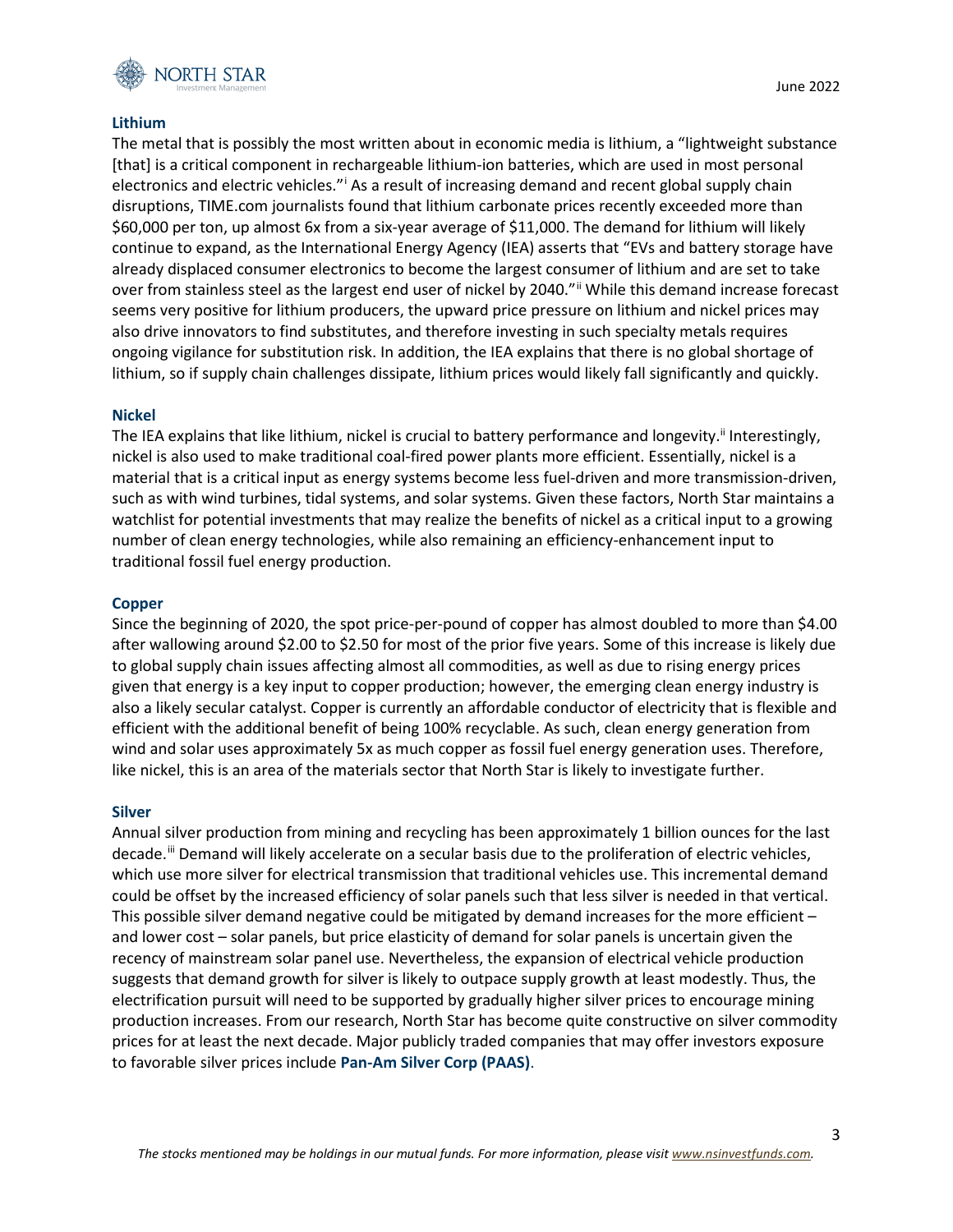

## **Gold**

North Star's most concentrated area of focus in the Materials and Metals has been in Gold. In many ways, gold is unlike most other assets. It produces no income itself, although gold mining companies can pay dividends. In our view, its value to an investment portfolio is purely related to its diversification benefits; gold has had low price-level correlation with other asset classes over the long-term, although gold prices do tend to be correlated with broader financial market movements over shorter periods such as days, weeks, and months. Notably, gold prices have underperformed broad equity market performance during sharp short-term rallies or long-term bull markets. In contrast, gold prices have outperformed broad equity markets in the months and quarters following broad equity market sell-offs. The chart below shows the period from January 2007 through January of 2012 when the price of gold increased more than 145% while the Dow Jones Industrial Average (DJIA) was essentially flat with several periods of downside.



In contrast, from January of 2012 through January of 2018, the DJIA increased by almost 100% while the gold spot price declined by 16%. These statistics suggest gold is a valid portfolio diversification tool. We believe this diversification benefit should persist as long as gold remains among the scarcest resources.



*The stocks mentioned may be holdings in our mutual funds. For more information, please visit [www.nsinvestfunds.com.](http://www.nsinvestfunds.com/)*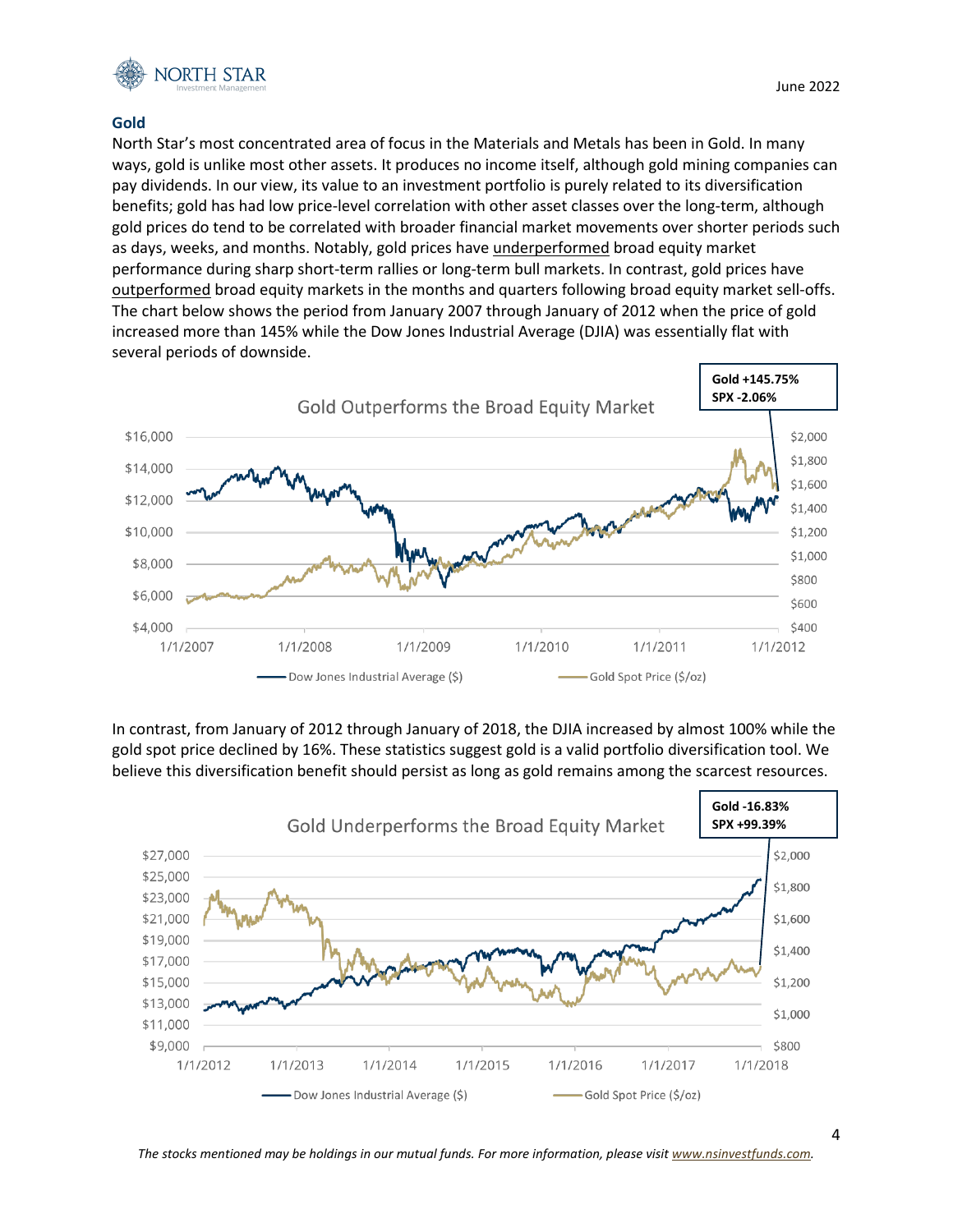

While there is no obvious catalyst to gold scarcity changing, as proponents of including gold in long-term portfolios, we remain vigilant for any possible supply dynamics changes.

One likely negative for actual real-economy demand for gold is its price. While gold is an excellent electricity conductor, its superiority for such industrial purposes is not great enough to justify using gold rather than less expensive metals, especially copper and silver. Therefore, we do not believe that potential industrial consumption of gold offers any possible floor price for gold. As such, the only floor price for an ounce of gold is likely the all-in cost of mining an ounce of gold, which recently has been between \$1,200-\$1,300 depending on the efficiency of the mining company.

In our view, the best gold-based diversification vehicles for portfolios are those most closely aligned with physical gold bullion. The Sprott Physical Gold Trust (PHYS) is one such security, such that the trust administration company, **Sprott Inc. (SII)**, owns physical gold bullion that underlies all PHYS shares issued and outstanding. North Star views PHYS as the next best alternative to owning physical gold bullion, which is difficult to transact in and difficult to store.

# **Multi-Decade Sector Outlook is Bifurcated**

The OECD forecasts that between 2011 and 2060, global GDP will likely double. However, it also forecasts that "…the materials intensity of the global economy is projected to decline more rapidly than in recent decades – at a rate of 1.3% per year on average – reflecting a relative decoupling: global materials use increases, but not as fast as GDP." $\dot{v}$  If accurate, this forecast suggests that the almost 50% of the Materials sector will decline as a percent of the global economy, offset somewhat by growth in other Materials sector components.

## **Conclusion**

The small-cap basic materials sector, although few in number of publicly traded companies, has exhibited solid historical performance and is well-positioned to participate in both the growing global economy and benefit from use in necessary technological advances.



Bottom-up analysis will be necessary given the cyclicality of many materials companies, as well as due to the tendency of high-demand materials industries to quickly be overcapitalized which can rapidly reduce margins and returns to investors. However, compelling investment opportunities in niche companies with seasoned management teams, stable margin profiles, and appropriate capital structures can be identified amongst small-cap metallic and non-metallic materials companies.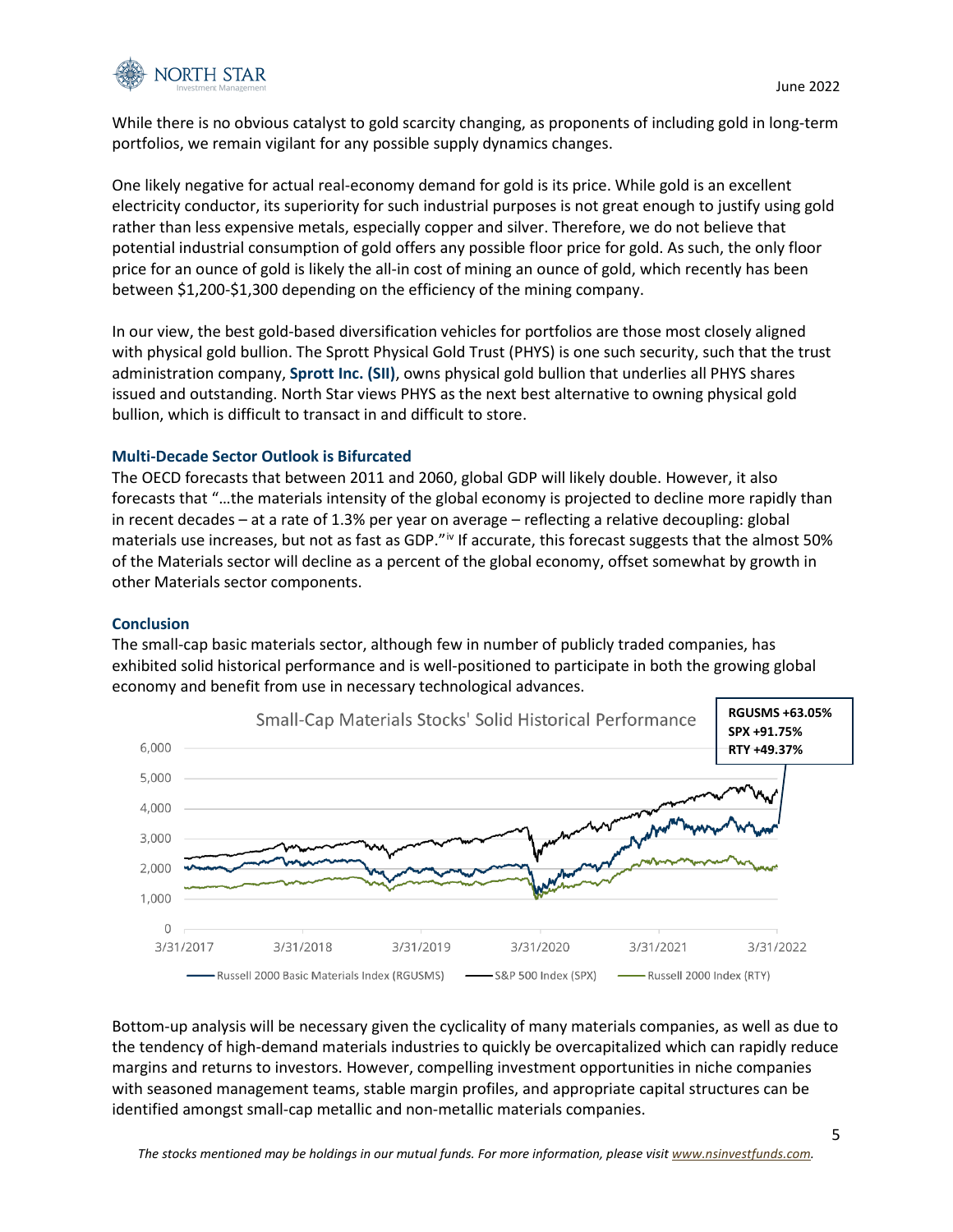

# **Contact Information**

Please contact us at [info@nsinvest.com](mailto:info@nsinvest.com) if you would like to discuss the North Star funds, strategies, and investment research.

**Investors should carefully consider the investment objectives, risks, charges, and expenses of the North Star Funds. This and other important information about each of the Funds are contained in the prospectus, which can be obtained at [www.nsinvestfunds.com o](http://www.nsinvestfunds.com/)r by calling (855) 580-0900. The prospectus should be read carefully before investing. The North Star Funds are distributed by Northern Lights Distributors, LLC member FINRA/SIPC**. **Northern Lights Distributors, LLC and North Star Investment Management are not affiliated. 1697-NLD-06222022**

North Star Funds do not utilize Environmental, Social and Governance (ESG) practices in their fund activities nor do they consider this their area of expertise.

### **Important Risk Information**

Mutual funds have investment risks including loss of principal. There is no guarantee either fund will meet its objective. No-load mutual funds are sold without sales charge; however, they have ongoing expenses, such as management fees. There is no guarantee that any investment strategy will achieve its objectives, generate profits or avoid losses.

## **About North Star Investment Management**

North Star is an employee-owned boutique asset management firm. The North Star Funds, managed by North Star Investment Management Corporation, are part of the North Star Family of Financial Services. North Star is a Chicago-based investment management firm serving individual investors since 2003.

The North Star Funds actively invest in undervalued and often overlooked small and micro capitalization companies where our macroeconomic and primary research and analysis indicate a catalyst for growth. We believe in the businesses we own—we have "high conviction" in the securities we select, and typically only hold 40 to 50 names in each portfolio.

## *Portfolio Selection – High Conviction, Low Turnover, Risk Management*

- **Each fund has a concentrated portfolio of 40 to 50 high conviction names with low turnover** averaging 11%
- For risk management, each position is limited to approximately 3.0% of a portfolio
- We overweight the best stocks, but no more than 5% in any one position
- **F** For both SMAs and funds we will nibble and bunt our way into positions by buying a little at a time
- We talk to company management in addition to doing our own primary research
- We have a bullpen of potential stocks to add to our portfolios
- Sell discipline results from a dramatic change in firm strategy, or failure to perform according to business goals.

## **Appendix**

Russell 2000 Index: The Russell 2000® Index measures the performance of the small-cap segment of the US equity universe. The Russell 2000<sup>®</sup> Index is a subset of the Russell 3000<sup>®</sup> Index representing approximately 10% of the total market capitalization of that index. It includes approximately 2,000 of the smallest securities based on a combination of their market cap and current index membership.